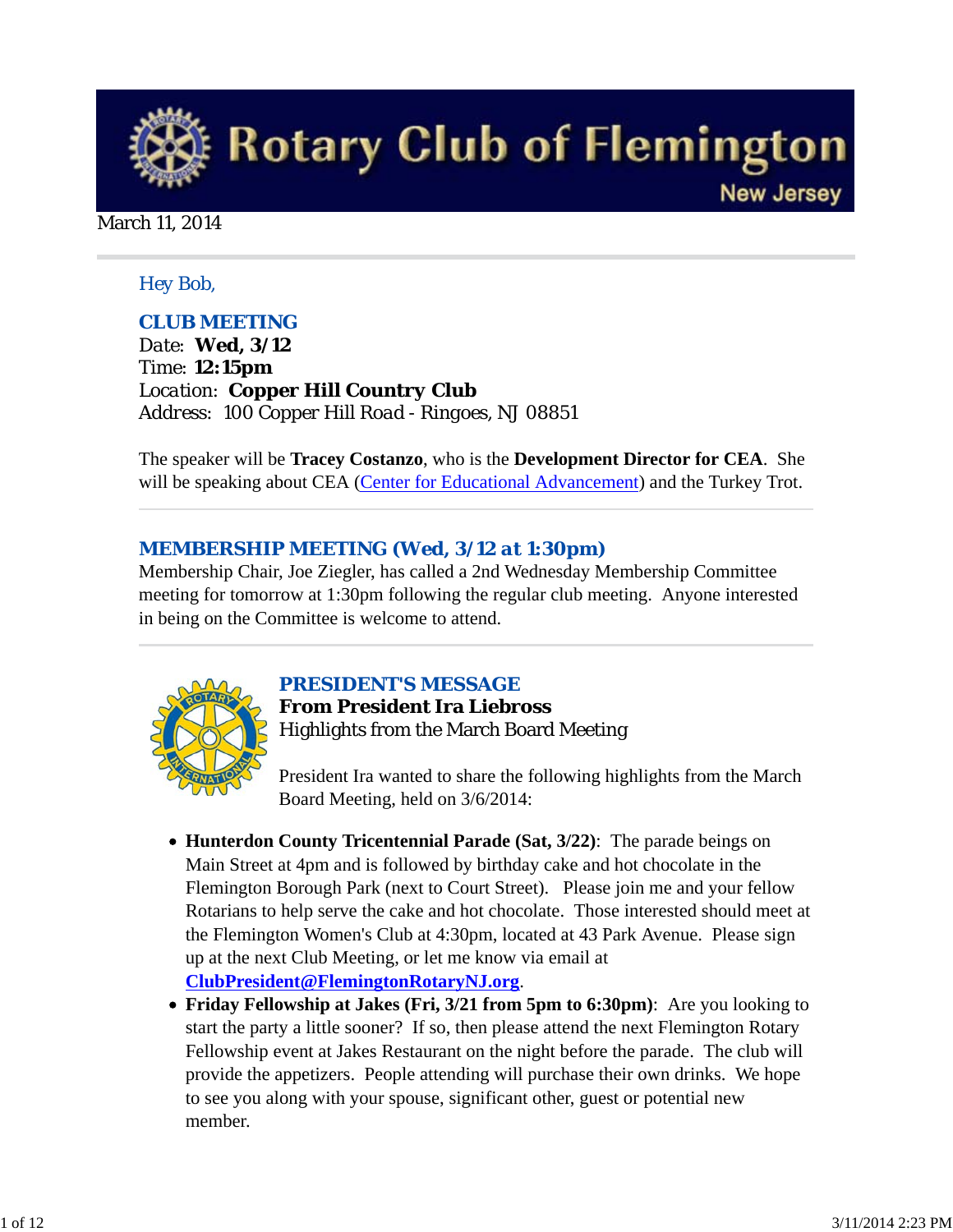- **\$100 Contribution in memory of Emily Caldwell Morrison**: On a more serious note, the board approved a \$100 contribution to the National Brain Tumor Society in memory of Emily Caldwell Morrison. Emily, who graduated from H.C.R.H.S. in 2005, passed away on March 1, 2014 at the age of 26. Emily had been diagnosed in 2011 with a rare type of brain tumor. Click Here for more info.
- **5th Wednesday Dinner Meeting at Gallo Rosso (Wed, 4/30 from 5pm to 6:30pm)**: The board approved the Membership Committee's suggestion to have the 5th Wednesday Meeting for April at an offsite location for dinner. It will be held at Gallo Rosso located at 100 Reaville Avenue from 5 to 6:30pm. Please bring a guest / prospective member, spouse or significant other. One drink and appetizers will be provided compliments of the club. *Please note that the regular noon lunch meeting on 4/30 was canceled in lieu of the evening meeting*.
- **District Conference (Friday, May 2 to Saturday, May 3)**: Please remember and consider attending the District Conference. All members wishing to attend either Friday's program or the Saturday morning program will be fully reimbursed by the club. Please look to sign up at our weekly lunch meetings. See below in the E-Monger for more information.
- **Changing of the Guard Dinner (Wed, June 25)**: Please mark you calendars. The Changing of the Guard Dinner will be held on Wed, June 25 at the Copper Hill Country Club.



*FRIDAY FELLOWSHIP EVENT at JAKES RESTAURANT & BAR* **Friday, March 21 5pm to 6:30pm**

We hope you are able to attend the next Flemington Rotary Club's Friday Fellowship event at Jakes Restaurant. Come on out and get your party started the night before the Tricentennial

Parade! The club will provide the appetizers. People attending will purchase their own drinks. We hope to see you along with your spouse, significant other, guest or potential new member.

# *LUNCH DUES Invoice for January to June 2014* **From Lunch Treasurer, D.J. Wright**

At the Wed, 2/26 Club Meeting, D.J. passed out hard copies of the current Lunch Dues invoice for the period of January through June 2014. If you did not receive a copy, please **CLICK HERE** to download a PDF of the invoice. If you have any questions, please reach out to D.J. Wright.



*NEW SIGNS for PUBLICITY*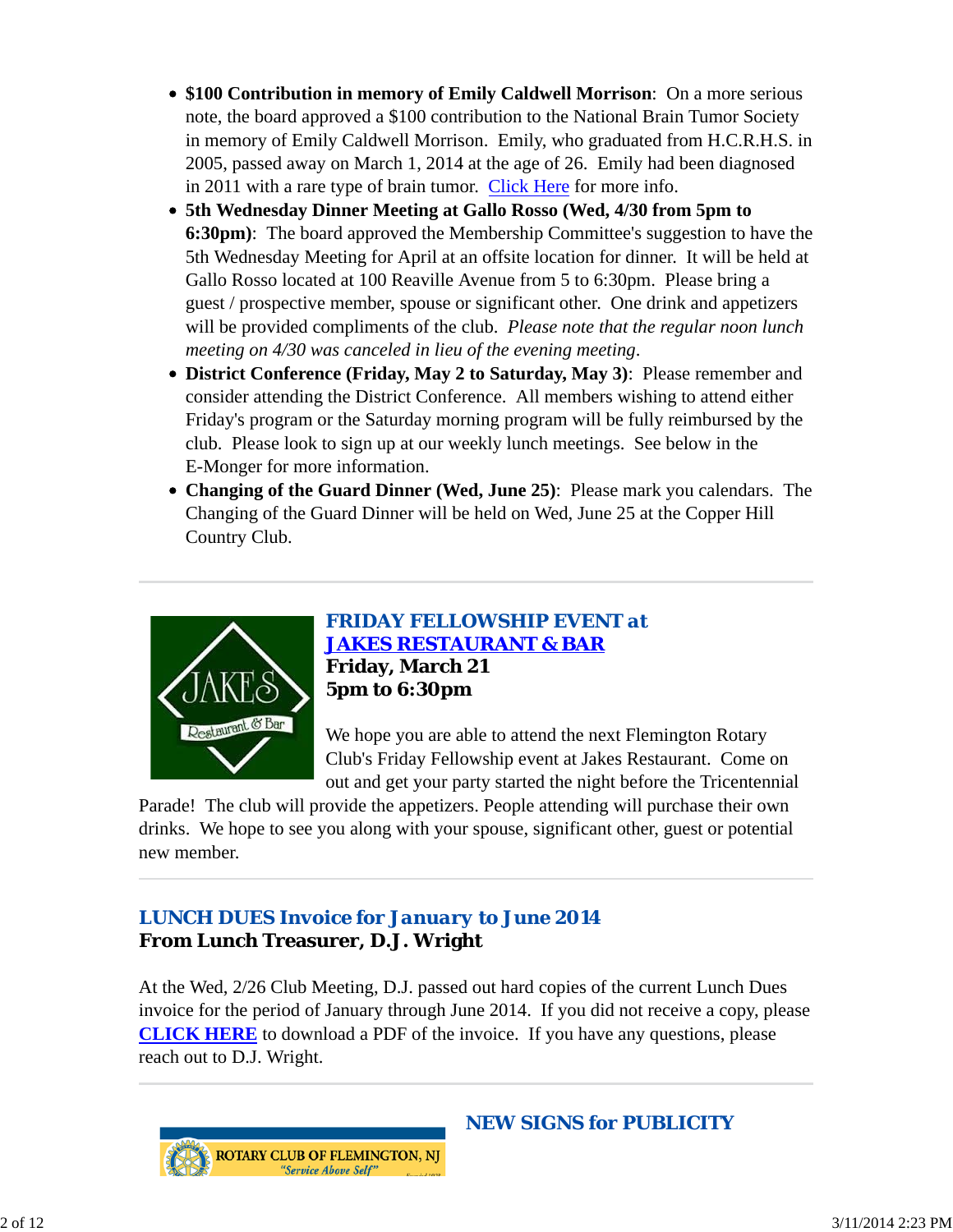



For more information about upcoming events & membership ASK A ROTARIAN or visit: www.FlemingtonRotaryNJ.org

## **You've Seen Us Around!**

We have some new signs for helping to promote the Rotary Club of Flemington and Rotary International. The signs are general in the basis that they do not require frequent updates and can be easily taken to our various events, fundraisers, etc. If you are attending any Rotary related function and would like a few signs for publicity, please reach out to Joe Ziegler who has the signs.

Included are some photos taken from Pancake Day, Pedals for Progress, the Dog Walk, Tree Lighting, the Food Pantry and the presentation of our Spring Scholarships. The title "**You've Seen Us Around**" was added to help identify Flemington Rotary with the projects we do in our community.



- **III. Will it build GOODWILL & BETTER FRIENDSHIPS?**
- **IV. Will it be BENEFICIAL** to all concerned?



*Special 5th Wedenesday Offsite Dinner Meeting at GALLO ROSSO Bar & Restaurant* **Wed, April 30, 2014**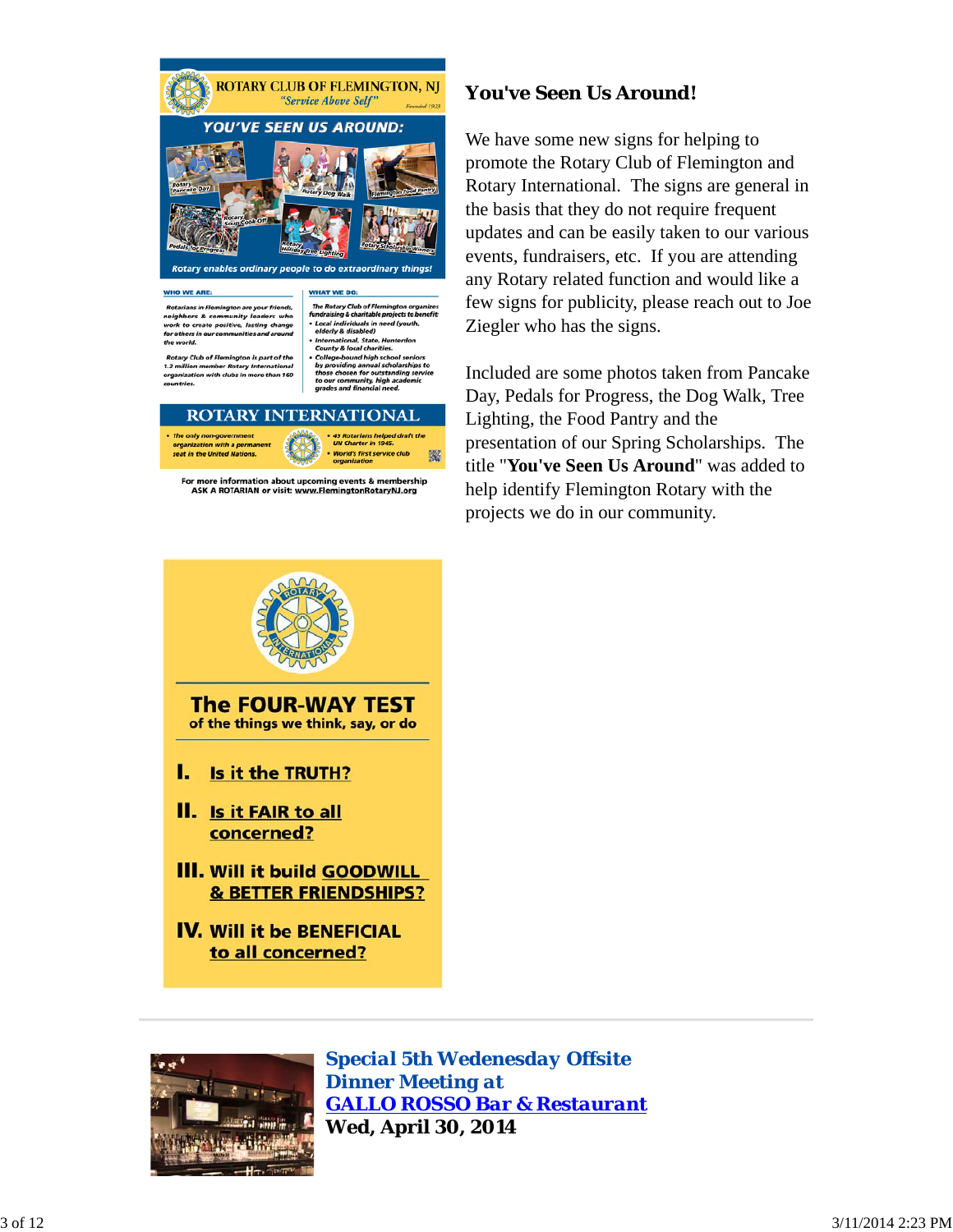

5pm to 6:30pm

The Rotary Club of Flemington will be holding a special offsite dinner meeting on 4/30, which is the 5th Wednesday of April.

It will be held at Gallo Rosso Bar & Restaurant, which is located

at 100 Reaville Avenue. Please bring a guest / prospective member, spouse or significant other. One drink and appetizers will be provided compliments of the club.

*Please note that the regular noon lunch meeting on 4/30 was canceled in lieu of this special evening meeting*.



*7th Annual SOUP COOK-OFF* **Event Follow-Up** Held On **Mon, February 24, 2014**

We had approximately **700 people** attend the 7th Annual Soup Cook-Off and raised **\$9,500** to be donated to the five food pantries of Hunterdon County. The food pantries are: Delaware Valley Interfaith Council, Fisherman's Mark,

Flemington Area Food Pantry, North Hunterdon Food Pantry and Open Cupboard Food Pantry.

And the Winners Are....

*Judges Choice*: **Teaberry's Tea Room** for their **Baked Potato Soup**

*1st Place (People's Choice)*: **Mountain View Chalet** for their **Creamy Buffalo Chicken**

*2nd Place (People's Choice - Tie)*: **Teaberry's Tea Room** for their **Baked Potato Soup**

*2nd Place (People's Choice - Tie)*: **Hunterdon Medical Center** for their **Portobello Mushroom with Sausage & Crab Meat**

*3rd Place (People's Choice)*: **Ye Old Sub Base** for their **Beer Cheese Soup**

*Best Table Presentation*: **Caffe Galleria Restaurant & Market**

A very special thanks to event Chair **Mick Schaible** and the entire soup committee consisting of all five (5) Hunterdon County Rotary Clubs (**Flemington**, **Clinton Sunrise**, **North Hunterdon**, **Lambertville-New Hope** and **Whitehouse**) for an excellent job.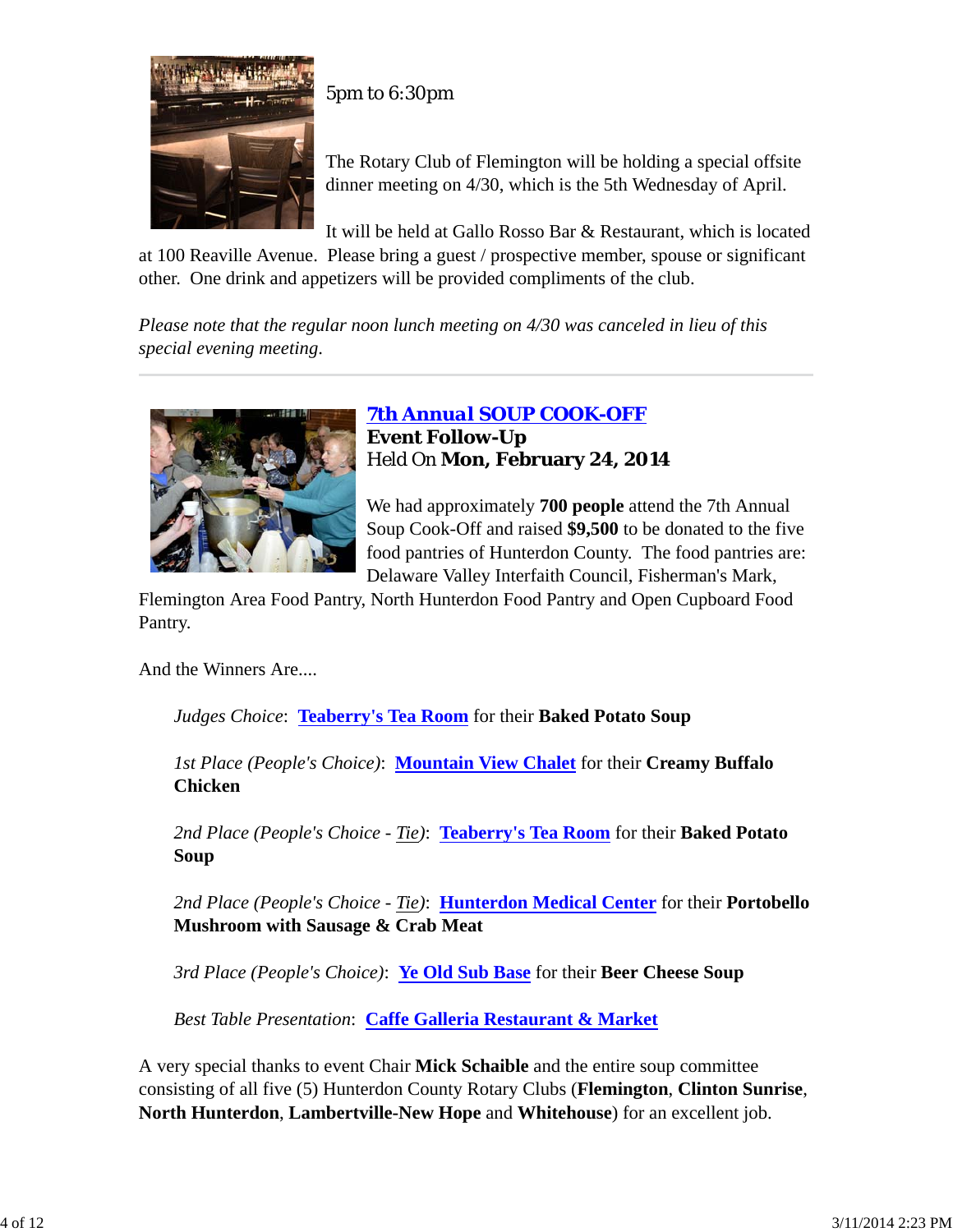

# *PHOTO ALBUM from the 2014 Soup Cook-Off*

**CLICK HERE** or the photo to the left to access the Photo Album for the 2014 Hunterdon County Rotary Soup Cook-Off.

A very special thanks to the Rev. Dr. Herb Bohler for taking the photos and generating the photo album.

# *OFFICERS & BOARD MEMBERS for the 2014-2015 Flemington Rotary Year*

At the Wed, 2/26/2014 Flemington Rotary Lunch Meeting, a motion was made and approved for the following Officers & Board Members to serve for the 2014-2015 Rotary Year:

| President                  | Lynn Hyman                                     |
|----------------------------|------------------------------------------------|
| President-Elect            | <b>Mick Schaible</b>                           |
| Secretary                  | Michele Kavanagh                               |
| Treasurer, General         | <b>Bob Newland</b>                             |
| Treasurer, Lunch           | D.J. Wright                                    |
| Treasurer, Assistant Lunch | Harrie Copeland                                |
| <b>Board Member</b>        | <b>Ira Liebross</b> (Immediate Past President) |
| <b>Board Member</b>        | <b>Nancy Kahl</b>                              |
| <b>Board Member</b>        | <b>Ken Skowronek</b>                           |
| <b>Board Member</b>        | <b>Joe Ziegler</b>                             |

# **2014-2015 RCOF Officers & Board Members:**

# *Rotary BRIDGING THE GAP*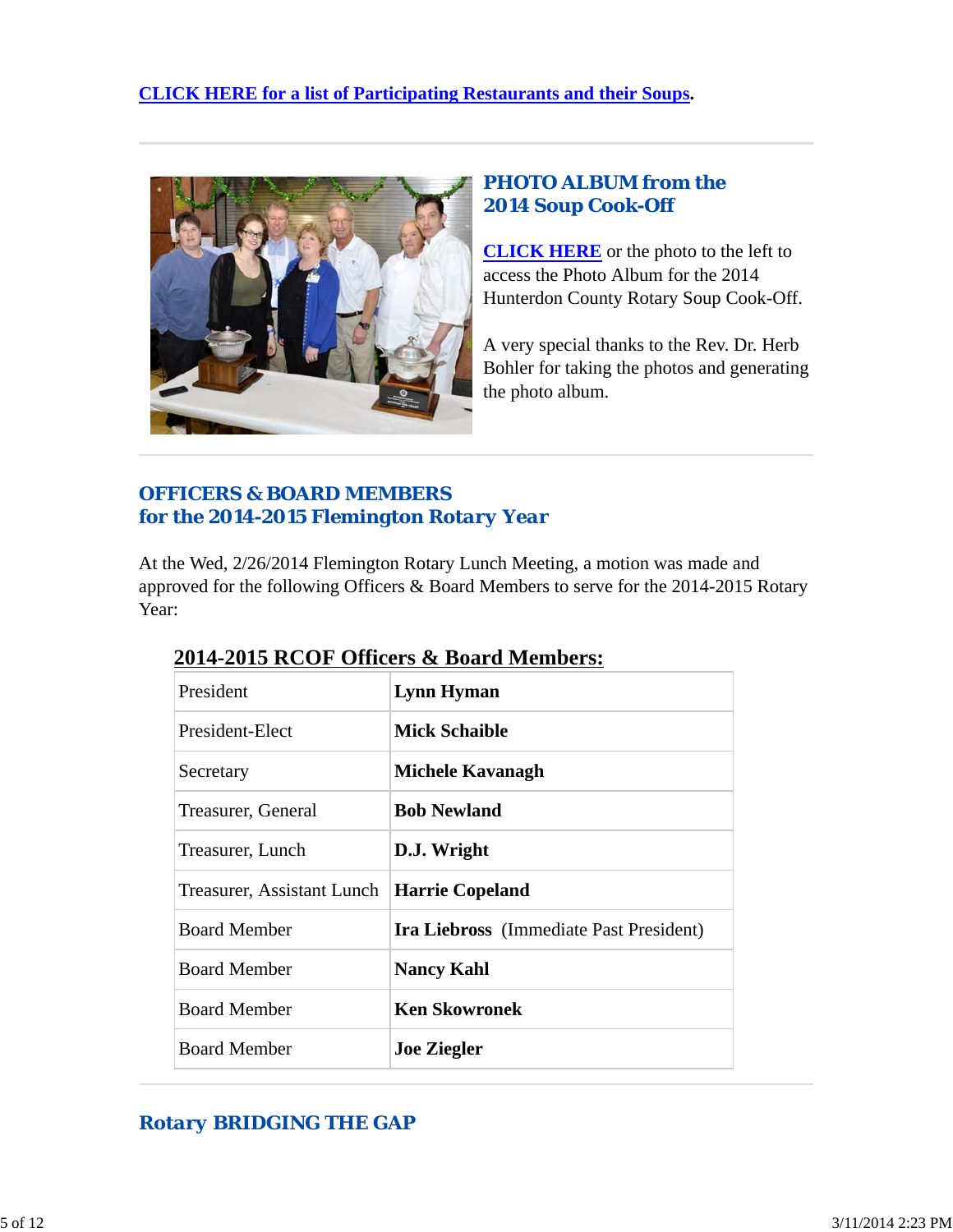## **Rotarians being Sought as Mentors!**

March 25, 2014 - Job Fair May 13, 2014 - Awards Breakfast

**Click Here** for additional information.



*2014 Rotary District 7510 94th Annual DISTRICT CONFERENCE* **May 2 - 3, 2014 Hotel Somerset-Bridgewater** 100 Davidson Avenue - Somerset, NJ

This year's District Conference will be held right in our backyard at the Hotel Somerset-Bridgewater on Davidson Avenue in Somerset!! **CLICK HERE** to register or to obtain additional

information.

The Conference has been made more affordable this year by going to an a la carte registration approach. You can choose to attend select portions OR to attend the entire Conference. The fee to attend will be charged accordingly. The change in registration approach was done to encourage a higher attendance.

If you have any questions, please contact **PDG Michael Hart** - District Conference Chair as follows: Home: 908-654-7384; Work: 732-549-5660; Email: drmhart@yahoo.com

#### *HUNTERDON COUNTY* **HUNTERDON COUNTY CHAMBER OF COMMERCE CHAMBER OF COMMERCE**

As you know, the Rotary Club of Flemington is a member of the H.C. Chamber of Commerce. This enables all Rotarians the ability to attend a Chamber function as a "member". If someone asks you what your business is, you would explain that you are a member representing the Rotary Club of Flemington. **Click Here** to visit the Chamber website for a listing of upcoming events.



If you would like to learn more about events and activities going on around Flemington, please **CLICK HERE** to visit the Flemington Business Improvement District (BID) website.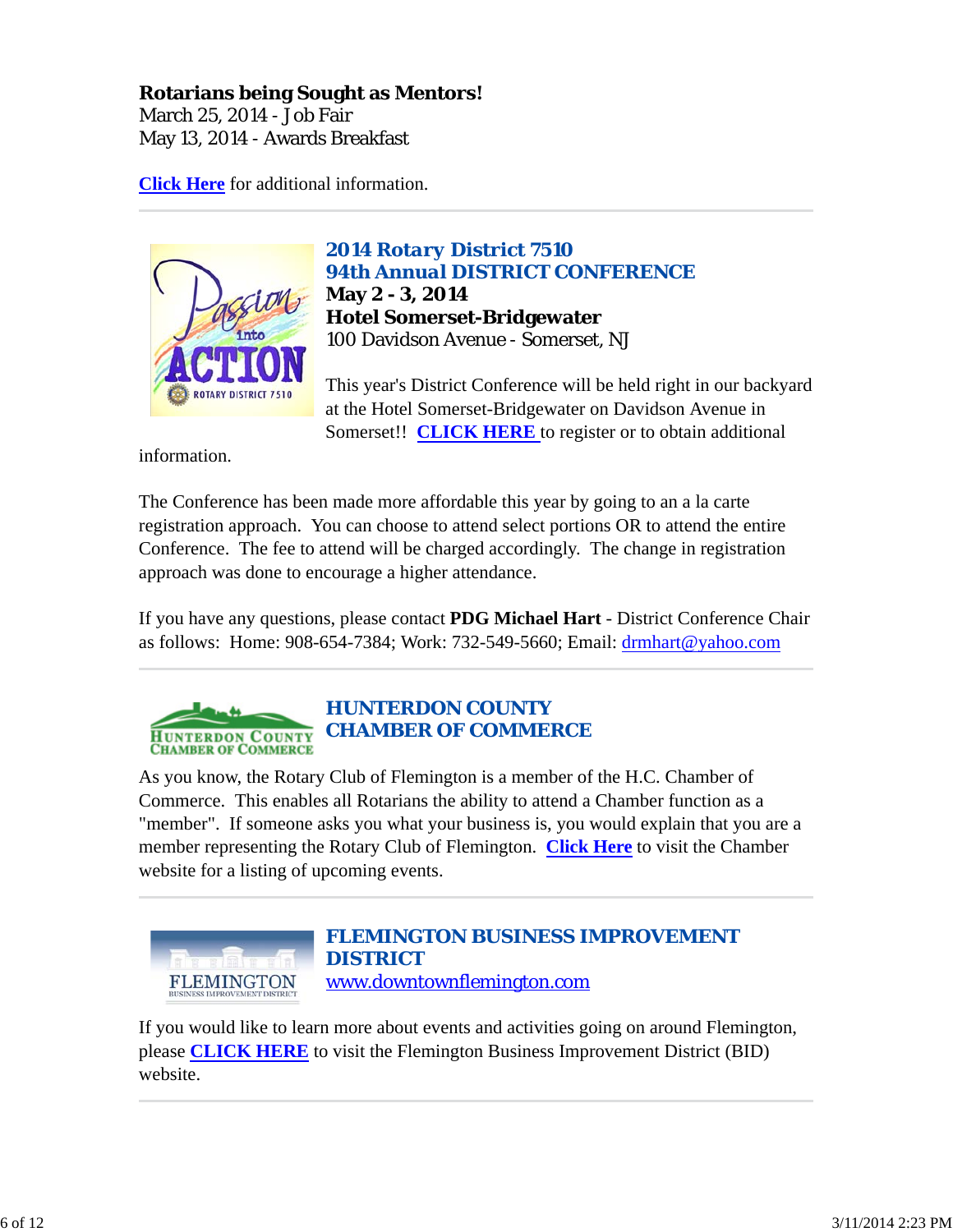## *Hunterdon Chamber Internet Radio "THE ROTARY HOUR"* **Mondays from 11am to 12noon**

PDG Megan Jones-Holt is the host of "The Rotary Hour" on the Hunterdon Chamber Internet Radio station and is looking for guests to have on the show. The show is every Monday from 11am to 12noon. If you are intersted, please get in touch with Megan at (908)894-4590 or **mjonesholt@gmail.com**.

**Click Here** to listen to the Hunterdon Chamber Internet Radio station from your PC, smart phone, mobile device, etc.

### *ROTARY DISTRICT 7510 NEWS*

**Click Here** to read the current news from our Rotary District 7510.

## *SPEAKERS & PROGRAMS BEING SOUGHT*

We are always seeking new or creative ideas for upcoming meeting programs and speakers. If you have any leads, please pass them onto Mick Schaible. **Click here** to generate an email directly to Mick.

## *UPCOMING DATES TO NOTE*

#### **Summary of Upcoming Club Meeting Programs:**

Wed, 3/12: Tracey Costanzo, Development Director of CEA - To Speak about CEA and the Turkey Trot

Wed, 3/19: Chris Barton - Partnership for a Drug Free New Jersey.

Wed, 3/26: To Be Announced.

Wed, 4/02: Bruce Miller, Executive Director of Raritan Township MUA

Wed, 4/09: To Be Announced.

Wed, 4/16: To Be Announced.

Wed, 4/23: To Be Announced.

Wed, 4/30: **Dinner Meeting at Gallo Rosso Restaurant from 5pm to 6:30pm**. Please bring a guest / prospective member, spouse or significant other. One drink and appetizers will be provided compliments of the club. Please note that the regular noon lunch meeting on 4/30 was canceled in lieu of the evening meeting.

**Next RCOF Board Meeting**: Thurs,  $4/3/2014$  at 6:00 PM (usually the 1<sup>st</sup> Thursday). Next Membership Meeting: Wed, 3/12/2014 at 1:30 PM (usually the 2<sup>nd</sup> Wednesday).

### **Upcoming RCOF Club Events, Fundraisers, Fellowship Events, Etc**.:

Sat, 5/31: Pedals for Progress Bicycle, Sewing Machine & Sports Gear Collection Sun, 6/8: Rotary Bark in the Park Dog Walk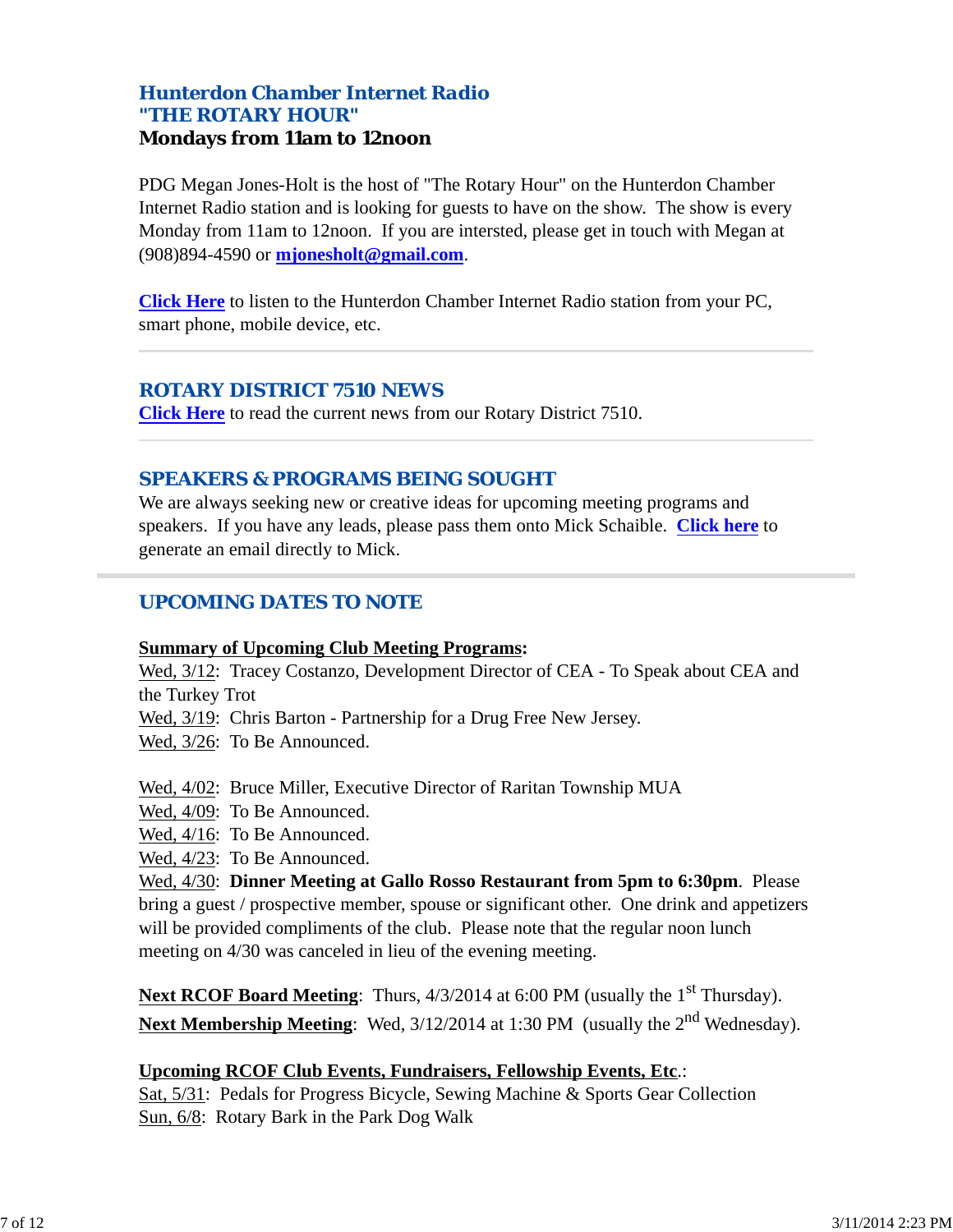Wed, 6/25: Changing of the Guard Dinner at Copper Hill Country Club

#### **Rotary District 7510 Events & Functions:**

Fri, 3/21: PETS 2 - Marriot Hotel, Whippany, NJ (6:00pm)

May 17: World Peace Day

May 2-3: **District Conference**

Wed,  $5/14$ : District Assembly - Hotel Somerset-Bridgewater (2:30pm to 8:30pm) May 30 - June 1: RYLA, 4-Way Test Speech Contest, Rotaract, Interact & Early Act.

## *COMMITTEE LIST:*

**Click Here** to download the listing of all current Club Committee's and its members.

## *"MEMBERS ONLY" WEBSITE:*

## **Click Here for the Members Only section of the website to find:**

- 1) The "Membership Proposal Form" to propose a new member.
- 2) New Member Information.
- 3) An Online Copy of the Club Membership Directory.
- 4) A Link to All Photos Albums of the Club.

## *ROTARY WEBSITE LINKS:*

Rotary International: **www.Rotary.org** Rotary District 7510: **www.RotaryNJ.org**

## *NEARBY ROTARY CLUB MEETINGS:*

As A Rotarian, you are Welcome to attend a Rotary Club meeting anywhere in the world. Click here for the Rotary Club Locator App. Or see below for some local meetings:

Mondays

**Lambertville/New Hope** (6:30 pm) - Lambertville Station Restaurant; 11 Bridge Street, Lambertville NJ 08530

**Piscataway** (12:15 pm) - Radisson Hotel; 21 Kingsbridge Road, Piscataway, NJ 08854

### Tuesdays

**Whitehouse** (12:15 pm) - Max's 22; 456 Route 22 West, Whitehouse Station, NJ 08889 **Princeton** (12:15 pm) - The Nassau Club; 6 Mercer Street, Princeton, NJ 08540 **Bridgewater-Bound Brook** (12:15 pm) - Arbor Glenn; 100 Monroe St, Bridgewater 08807

### Wednesdays

**Branchburg Township** (7:30 am): Stoney Brook Grille; 1285 Route 28, North Branch, NJ 08876

**Flemington** (12:15pm): Copper Hill Country Club; 100 Copper Hill Road, Ringoes, NJ 08851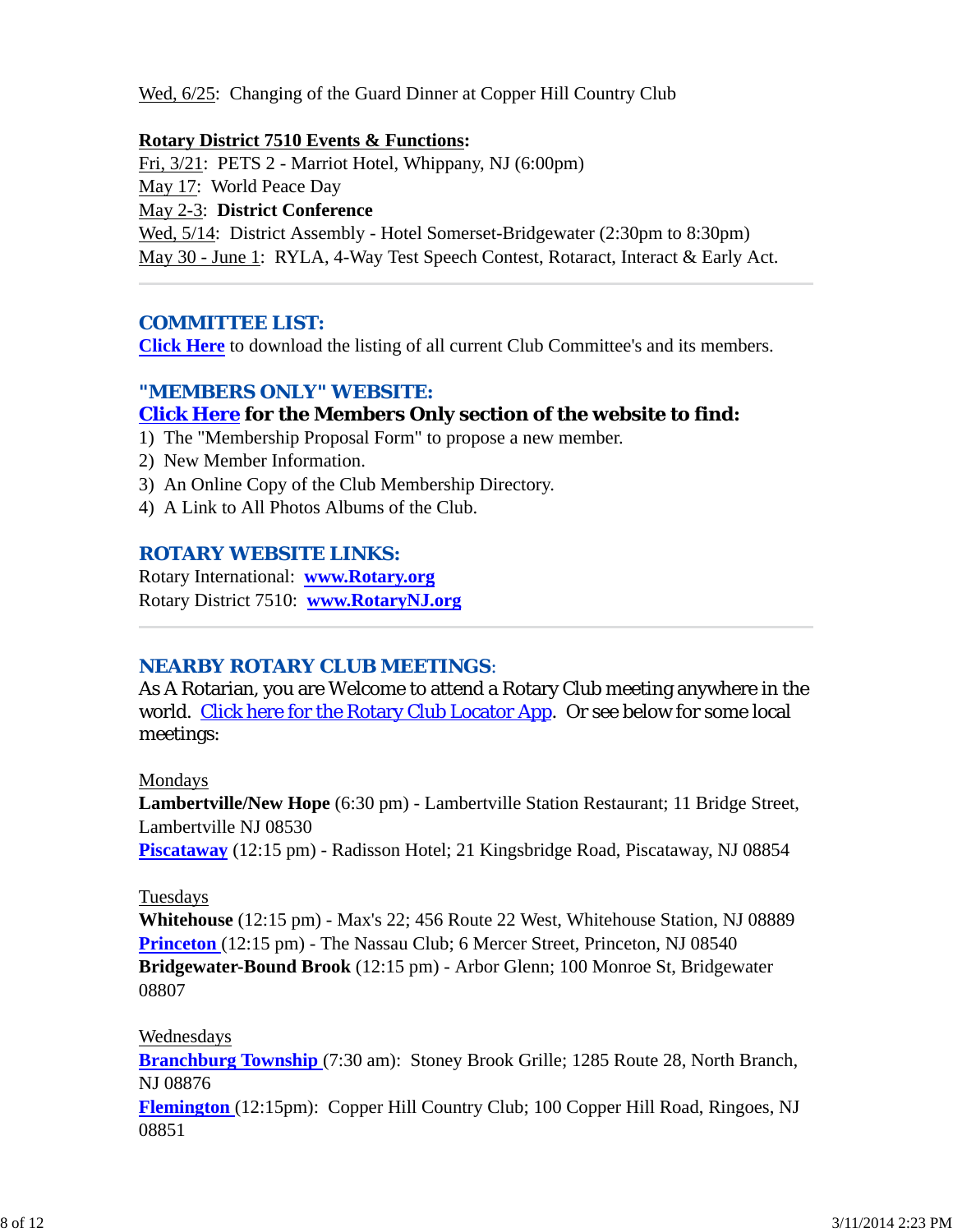**Hillsborough Township** (6:15 pm): Pheasant's Landing; 311 Amwell Road (Rt. 514), Hillsborough, NJ 08844

#### Thursdays

**Clinton Sunrise** (7:30 am): Clinton Fire Department; New Street, Clinton, NJ 08809 **Somerville/Bridgewater** (12:15 pm): Bridgewater Manor; 1251 US Highway 202/206, Bridgewater, NJ 08807

**Trenton** (12:15 pm): Freddie's Tavern; 12 Railroad Avenue, West Trenton, NJ 08628

#### Fridays

**North Hunterdon** (12:15 pm): Beaver Brook County Club; 25 County Club Drive, Annandale, NJ 08801 **Princeton Corridor** (12:15pm): Hyatt Regency; 102 Carnegie Center, Rt. 1 North, Princeton, NJ 08540

#### eClub

**Rotary eClub of Hunterdon Horizon**: View website for meetings or online makeups.

RI President's Call for Action in **2013-2014**: **"Engage Rotary, Change Lives"**

# **Rotary Club of Flemington - Our 90th Year**

Founded October 3, 1923 \* Charter #1529 \* District 7510

| President                       | <b>Ira Liebross</b>                            |  |
|---------------------------------|------------------------------------------------|--|
| President-Elect                 | <b>Lynn Hyman</b>                              |  |
| Secretary                       | <b>Michele Kavanagh</b>                        |  |
| Treasurer, General              | <b>Bob Newland</b>                             |  |
| Treasurer, Lunch                | <b>D.J. Wright</b>                             |  |
| <b>Board Members</b>            | <b>Karen Widico</b> (immediate past president) |  |
|                                 | <b>Jim Davidson</b>                            |  |
|                                 | <b>Nancy Kahl</b>                              |  |
|                                 | <b>Mick Schaible</b>                           |  |
|                                 | <b>Chris Venditti</b>                          |  |
| Sergeant-at-Arms                | <b>Tom Fisher</b>                              |  |
| <b>RI</b> President             | <b>Ron D. Burton</b> (Norman, Oklahoma, USA)   |  |
| District Governor (DG)          | Tulsi R. Maharjan (Branchburg, NJ)             |  |
| District Governor Elect (DGE)   | Melvin I. Kevoe "Mel" (Springfield, NJ)        |  |
| District Governor Nomimee (DGE) | Hal Daume (Berkeley Heights, NJ)               |  |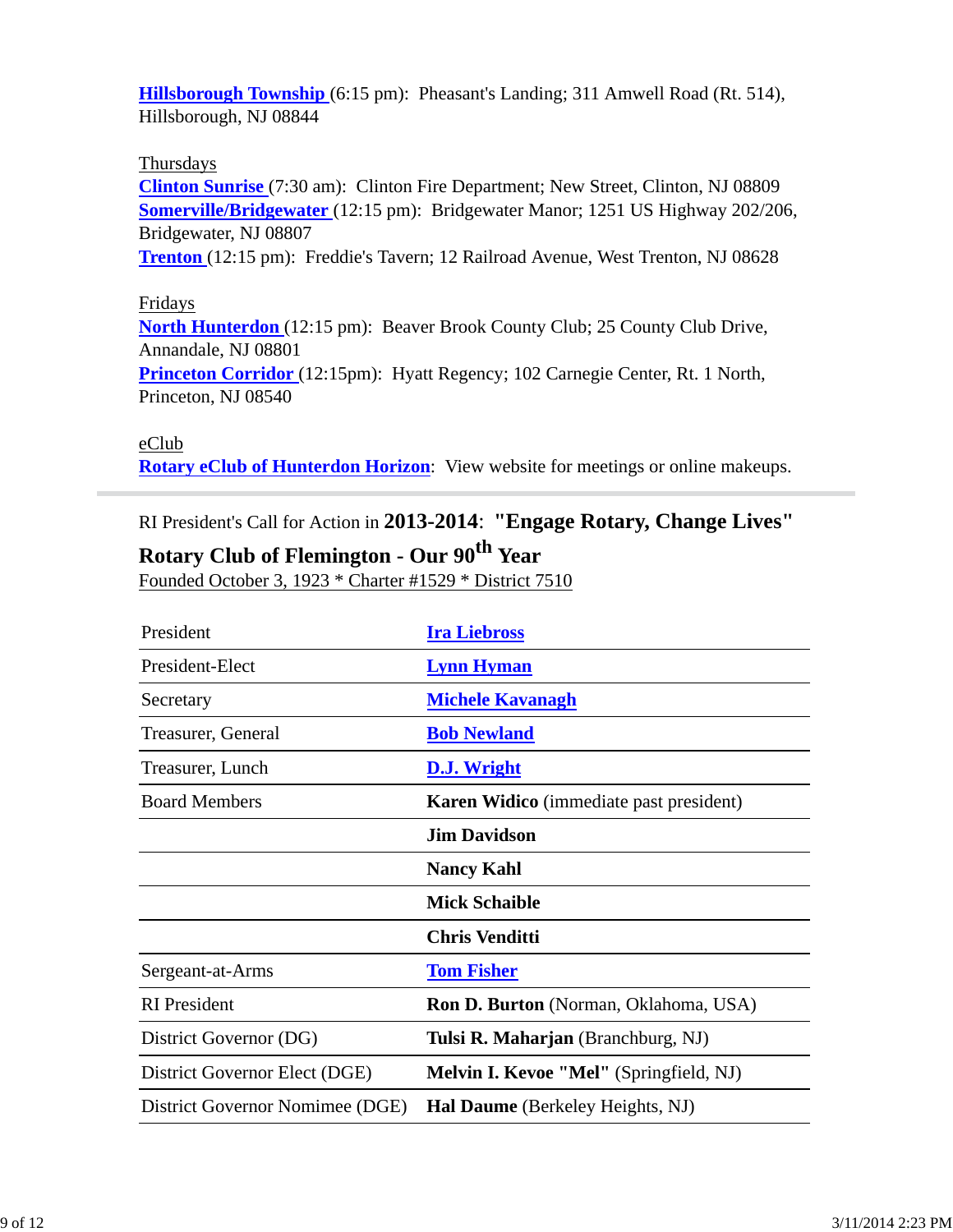Assistant District Governor (ADG) **Michael Toscani** (Lambertville-New Hope, PA)

Club Meetings: **Wednesday, 12:15 pm, Copper Hill Country Club** 100 Copper Hill Road, Ringoes 08551



*MISSION STATEMENT*: The mission of Rotary International is to assist and guide Rotarians and Rotary clubs to accomplish the Object of Rotary to ensure Rotary's continuing relevance and to help build a better world, emphasizing service activities by individuals and groups that enhance the quality of life and human dignity, encouraging high ethical standards, and creating greater understanding among all people to advance the search for peace in the world.

**THE OBJECT OF ROTARY:** The object of Rotary is to encourage and foster the ideal of service as a basis of worthy enterprise and, in particular, to encourage and foster:

**1st**: The development of acquaintance as an opportunity for service;

**2nd**: High ethical standards in business and professions, the recognition of the worthiness of all useful occupations, and the dignifying of each Rotarian's occupation as an opportunity to serve society;

**3<sup>rd</sup>**: The application of the ideal of service in each Rotarian's personal, business and community life;

**4th**: The advancement of international understanding, goodwill, and peace through a world fellowship of business and professional persons united in the ideal of service.

**THE 4-WAY TEST:** "Of the things we think, say or do:

**1st**: Is it the Truth?

2<sup>nd</sup>: Is it Fair to all concerned?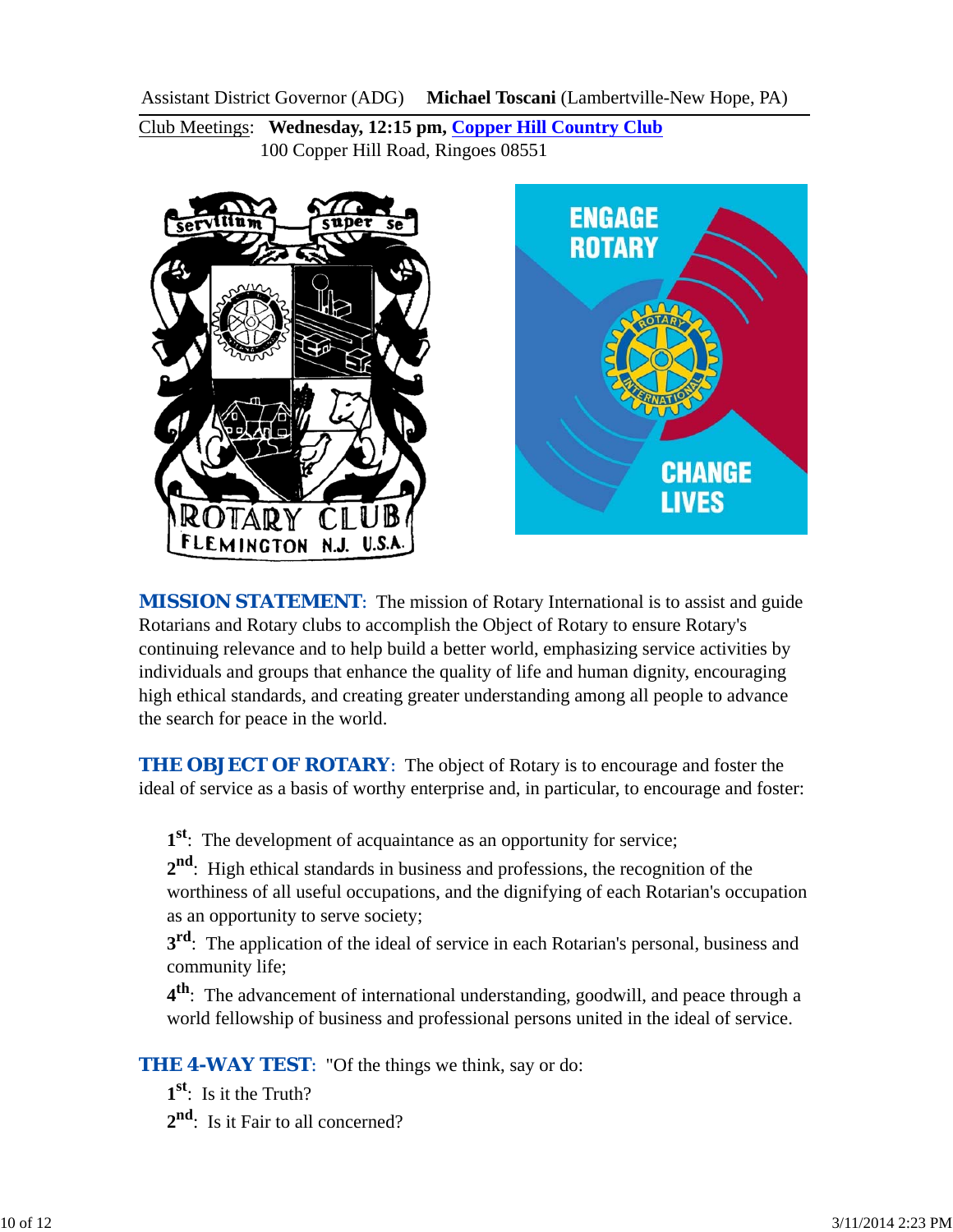- **3rd**: Will it build goodwill and better friendships?
- **4th**: Will it be beneficial to all concerned?"

### *ROTARY's AVENUE'S OF SERVICE*:

**1)** Through **Club Service**, we have fun, build lasting friendships, and make sure that our club runs well.

**2)** Through **Vocational Service**, we volunteer our professional skills to serve others and promote integrity in everything we do.

**3)** Through **Community Service**, we address local needs and work with our community to bring lasting improvements.

**4)** Through **International Service**, we meet humanitarian needs around the globe and promote world understanding and peace.

**5)** Through **Youth Service**, we work with young people to help them become the next generation of leaders, visionaries, and peacemakers.

# **2013-2014 CLUB MEMBER ROSTER Rotary Club of Flemington, NJ**

Current Number of Members: 45

| <b>Rotarian</b>                   | <b>Member Since</b> | <b>Classification</b>                    |
|-----------------------------------|---------------------|------------------------------------------|
| Black, Bruce B.                   | 2007                | <b>Health and Fitness</b>                |
| Bohler, Herbert C. (Herb)         | 1977                | <b>Specialty Advertising</b>             |
| Chittenden, Robert L. (Bob)       | 2003                | M.E.F.P. Consulting Engineering          |
| Clark, Arthur L. (Sandy)          | 1987                | Printing                                 |
| Copeland, Harrie E. III           | 1976                | Auctioneering/Banking                    |
| Davidson, James G. (Jim)          | 2002                | <b>Rubber Products</b>                   |
| Ferrari, Frederick J. (Fred)      | 1964                | Orthodontia                              |
| Fisher, Charles H. (Charlie)      | 1961                | <b>Funeral Services</b>                  |
| Fisher, Thomas H. (Tom)           | 2012                | <b>Property &amp; Casualty Insurance</b> |
| Harrison, Jeffrey (Jeff)          | 1996                | Psychotherapy                            |
| Hennessy, Jr., Richard (Rich)     | 2010                | <b>Financial Advisor</b>                 |
| Hyman, Lynn                       | 2010                | <b>Retail Banking</b>                    |
| Kahl, Nancy                       | 2012                | Massage Therapy                          |
| Kamnitsis, Christopher P. (Chris) | 2001                | <b>Financial Planning</b>                |
| Kavanagh, Michele                 | 2013                | <b>Community Banking</b>                 |
| Liebross, Ira                     | 1997                | <b>Family Medicine</b>                   |
| Loew, Darren                      | 2002                | Orthodontics                             |
| Martin, Teresa (Terry)            | 1993                | Solid Waste/Recycling                    |
| Mazujian, Harry                   | 2004                | Clergy                                   |
| McWilliams, Nancy                 | 1992                | Psychotherapy                            |
| Metz, Kim                         | 2007                | <b>Technical Education</b>               |
| Muller, George D.                 | 1964                | <b>Cut Glass Manufacturing</b>           |
| Nastasi, William (Bill)           | 1996                | <b>General Contracting</b>               |
| Newland, Robert D. (Bob)          | 1998                | Insurance                                |
| Ownes, Terry M.                   | 1987                | <b>Floor Covering</b>                    |
| Parente, Steven (Steve)           | 2005                | Classification                           |
| Phelan, Christopher J. (Chris)    | 2009                | <b>Chamber Of Commerce</b>               |